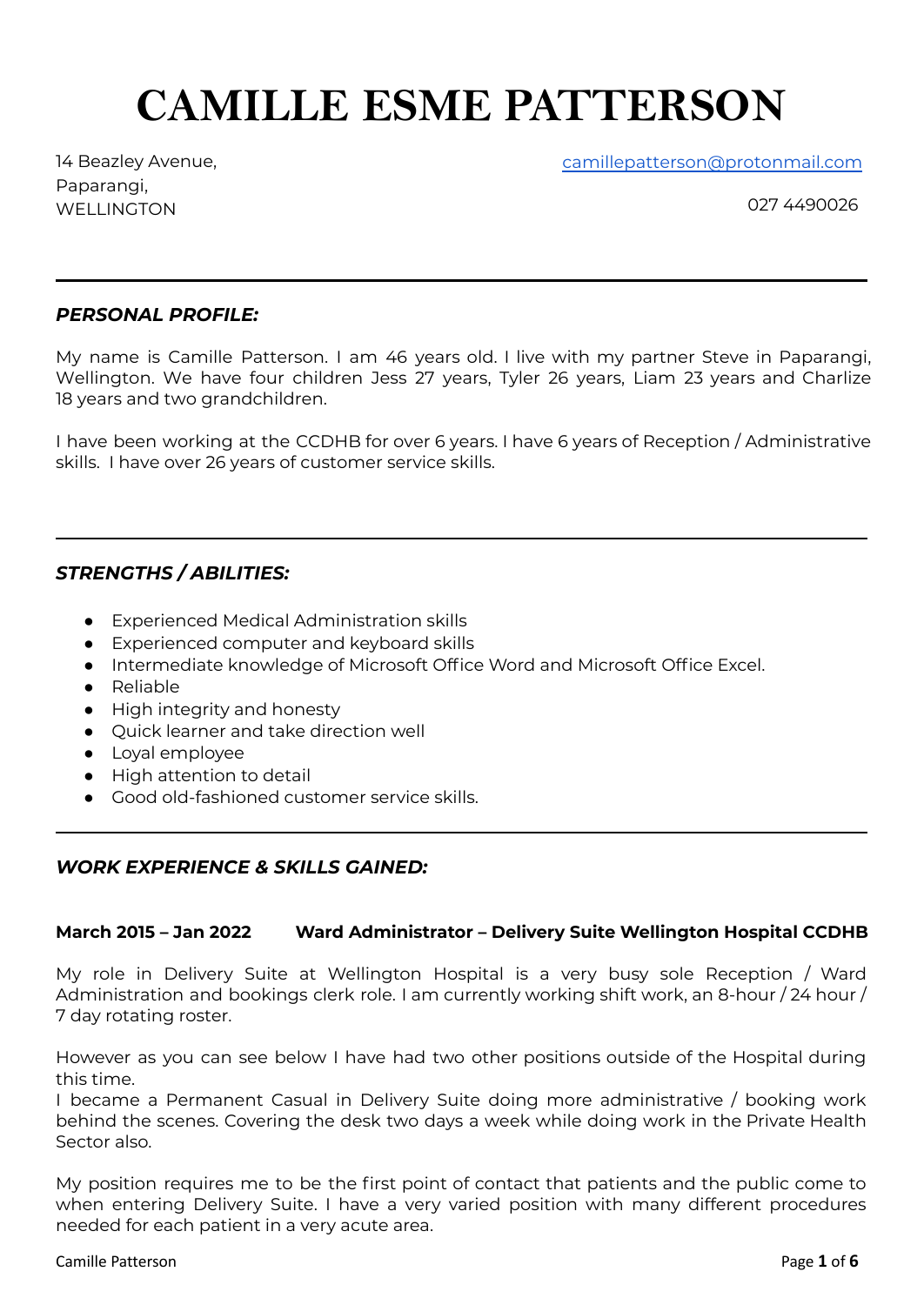I am to admit / discharge / transfer and register Women and their Newborns to the ward / other wards and other hospitals.

I need to work closely with clinical staff, outside organisations and other hospitals.

A lot of the time, I have two or three jobs going at the same time. Very common on all shifts. Priority and multitasking is of key importance.

I also facilitate the normal weekly administration tasks of ordering stock items & clinical documents and maintenance issues. I have also trained many new staff members in this role.

- Receptionist, phone operator and security door operator
- Using secure Patient Management Systems
- Communicative skills
- Sole administrator for the ward ward cover of other wards after hours
- Supporting clinical staff
- Acute priority management
- Problem solving
- Multi-tasking skills
- Attention to detail
- Clinical data entry / bookings clerk
- File tracking for patient movement and clinics
- Reliability
- Confidence collation of patient notes ready for coding or transfer
- Clinical knowledge
- Trust
- Working as a team
- Organisational skills
- Multi procedure knowledge
- Patient management systems knowledge
- Admitting / transferring and discharging of patients in real time
- Data entry of acute out of town patients to the ward
- Registering Newborns and capturing important data for external sources
- Trainer in administration for the ward

# **March 2020 - December 2020 Mobile Ward Administrator - Wellington Hospital**

My role as a Mobile Ward Administrator was a busy role that required me to learn many wards at Wellington and Kenepuru Hospitals & be able to cover them when needed. This could mean a change to my roster the night before due to sickness of staff.

My position required me to be the first point of contact that patients and the public come to when entering the wards.

It was a very varied position with many different ward procedures depending on what ward I was covering.

Most of the wards were standard admitting or transfer Wards but some were more busy, more acute or intricate.

Acute or intricate wards were: Delivery Suite, ICU, NICU, Kenepuru Theatres, Te Mahoe & learnt all their different procedures.

I was to admit / discharge / transfer patients.

Organise and request patient files and notes and have them ready for clinical staff.

I needed to work closely with clinical staff, outside organisations and other hospitals.

- Receptionist, phone operator
- Communicative skills
- Administrator for the ward ward cover of other wards after hours
- Supporting clinical staff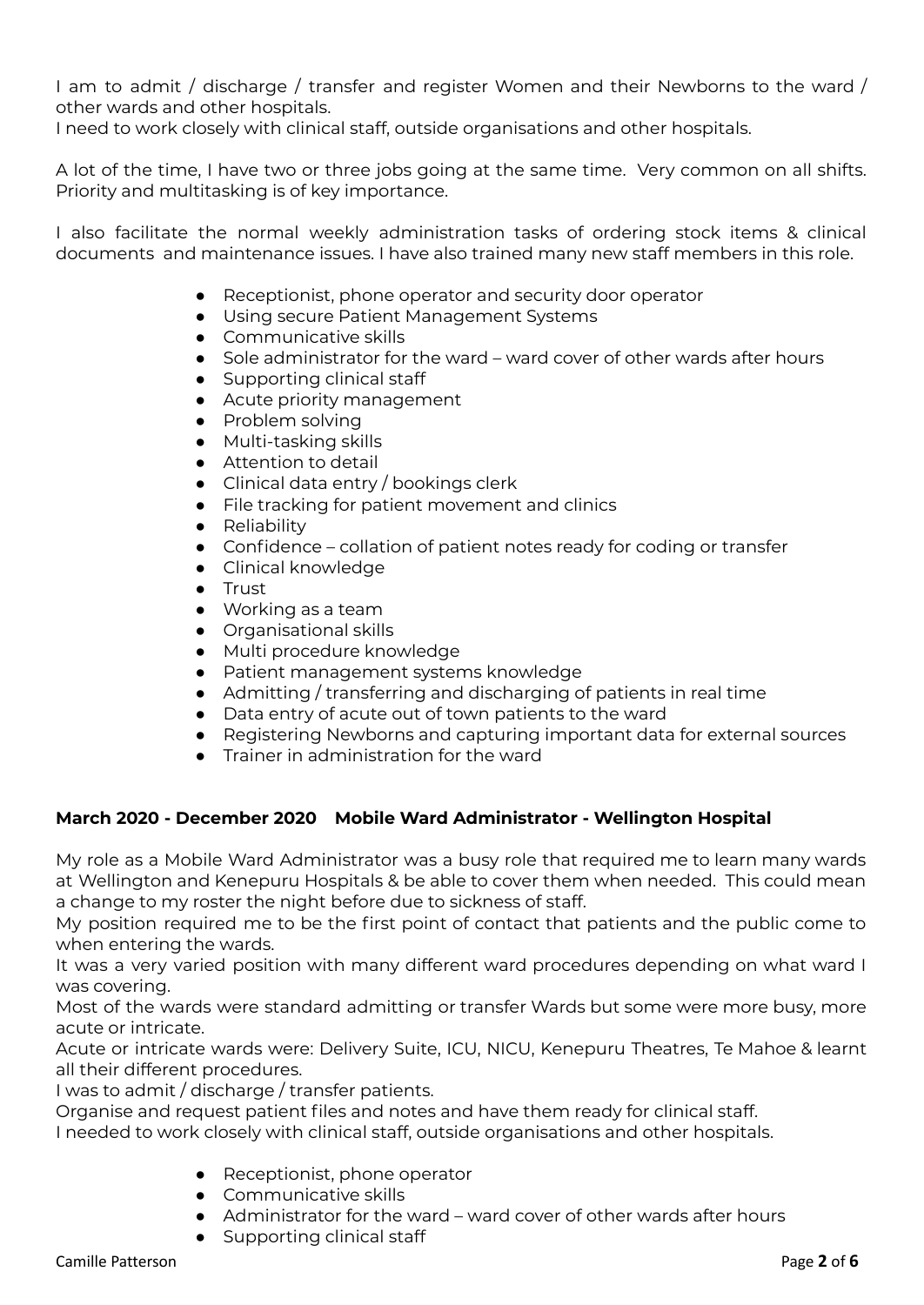- Acute priority management
- Problem solving
- Multi-tasking skills
- Attention to detail
- Clinical data entry / bookings clerk
- File tracking for patient movement and clinics
- Reliability
- Confidence collation of patient notes ready for coding or transfer
- Clinical knowledge
- Trust
- Working as a team
- Organisational skills
- Multi procedure knowledge
- Patient management systems knowledge
- Admitting / transferring and discharging of patients in real time
- Data entry of acute out of town patients to the ward

### **January 2019 - March 2020 Medical Receptionist - Pacific Radiology**

My role at Pacific Radiology was a Reception / Administration role. In this role I was the first point of contact for patients and the public either at the counter or by telephone.

This was a busy reception role where the queue could be very long with patients waiting for service.

Arriving the patient and making sure all documents given were correct and doing so in a timely manner.

Other than reception duties and arriving patients my role required me to take an administration role where I processed images and documentation for an outside organisation.

- Receptionist, phone operator
- Patient Booking Administrator
- Communicative skills
- Supporting clinical staff
- Acute priority management
- Problem solving
- Multi-tasking skills
- Attention to detail
- Clinical data entry
- Reliability
- Confidence
- Clinical knowledge
- Trust
- Working as a team
- Organisational skills
- Multi procedure knowledge
- Patient management systems knowledge
- Arriving of patients in real time
- Data entry

#### **June 2017 - December 2018 Medical Receptionist - GP Practice**

My role at the Medical Centre was a Reception / Administration role. I worked 3 days a week at the practice. In this role I am the first point of contact for patients and the public either at the counter or by telephone.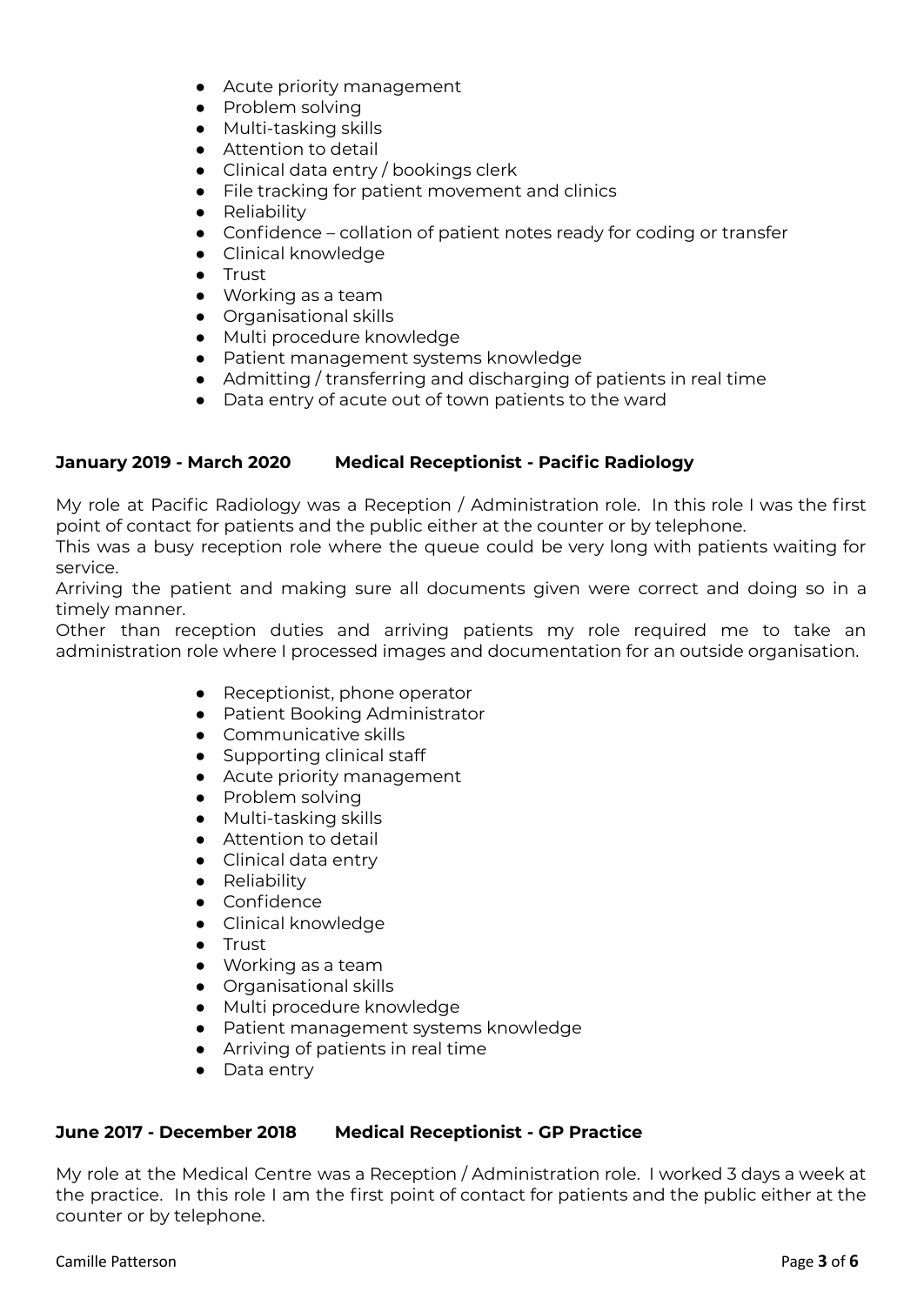Other than reception duties and arriving patients my role required me to take an administration role where I processed the enrolments of new patients. Generated invoices for patients and outside organisations. Received payments for services.

- Receptionist, phone operator and scheduling appointments
- Communicative skills
- Sole reception / administrator most of the time
- Good knowledge of MedTech software
- Private correspondence of prescriptions / referrals and electronic transfers
- Supporting clinical staff
- Acute priority management
- Problem solving
- Multi-tasking skills
- Money handling
- Attention to detail
- Enrolling patients into Medtech and NES
- Reliability
- Confidence
- Clinical knowledge
- Trust
- Working as a team
- Organisational skills
- Multi procedure knowledge
- Processing account payments
- General office stationery ordering

#### **Aug 2012 – March 2015 Newlands New World – Supervisor of Checkout/Café/Lotto**

My role at Newlands New World was a Supervisor role where I was in charge of frontline staff in Checkout / Cafe and Lotto. My Supervisor skills were used to bring a friendly and professional service for customers.

My role also required me to train new staff in all of these areas.

- Customer Service
- Checkout Operator
- Retail
- Communication skills
- Reliability
- Time management
- Attention to detail
- Money handling
- Answering telephone
- Patience
- Working under pressure during peak busy times
- Problem solving
- Confidence
- Trust
- Organisational skills
- Delegation organising staff where they are needed for customer demand
- Lotto Operator
- Coffee Barista (2.5 years)
- Trainer for Checkout, Lotto and Café Operation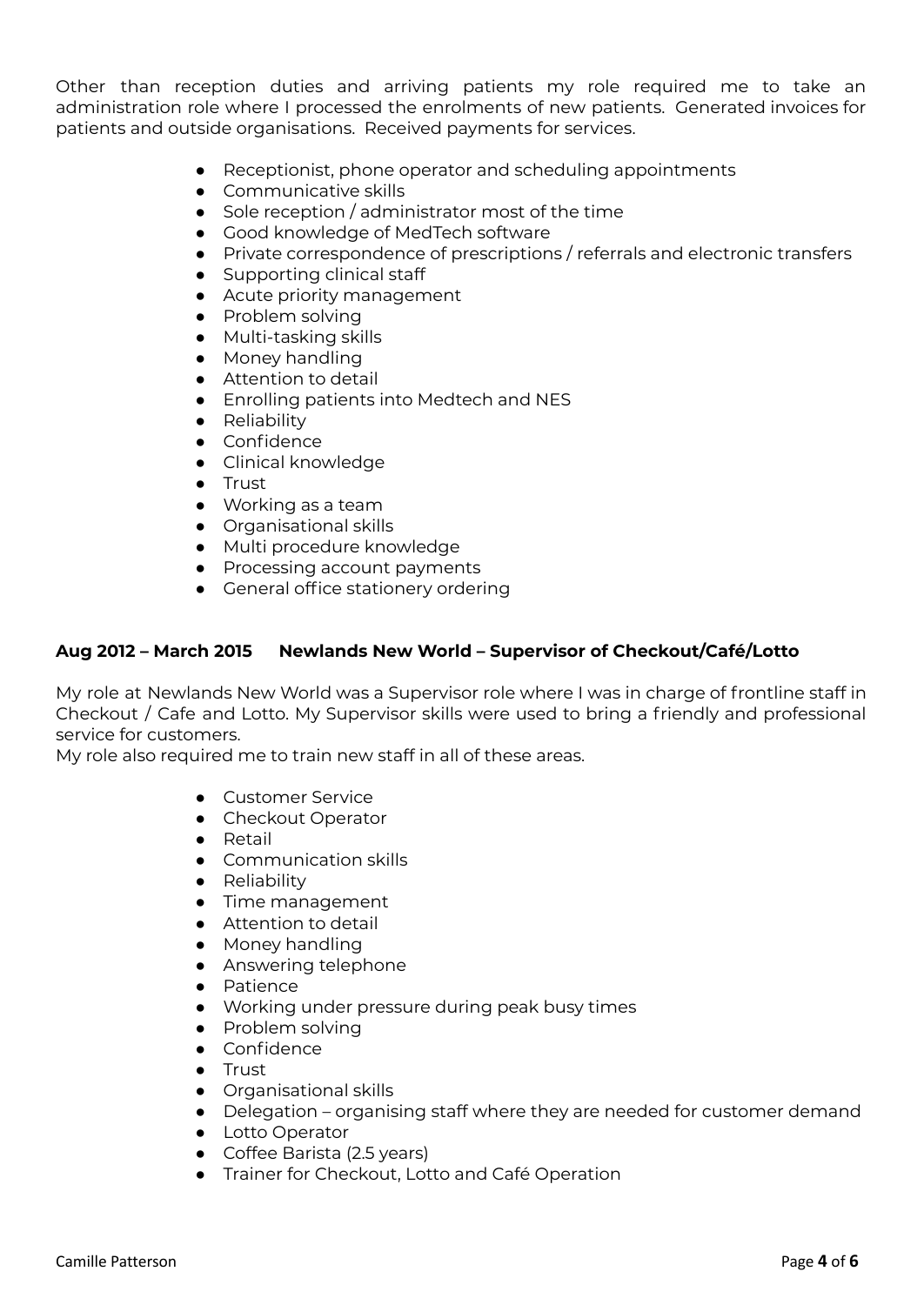### **Oct 2011 – Aug 2012 ENJO Consultant (Direct Selling Organisation)**

- Customer Service
- Selling chemical free cleaning products. Demo based home selling
- Data Entry, money handling and banking

#### **Jan 2011 – June 2011 CNS – Child Care, Home Educator, Nanny**

In this role, I cared for 4 preschool aged children. Along with the day to day care of the children I also followed the organisation's guidelines of teaching through play and age related activities.

- Trust
- Organisational skills
- Following of organisations learning and play guidelines
- Reliable
- Dependable
- Patience
- Kind
- Fun
- Fair

#### **2009 – 2011 TTL – Total Telecommunications LTD (contracted to TelstraClear LTD) Store/Inventory person**

- Data entry of goods and products into secure computer systems
- Refurbishing stock and boxing up to be reused in the community
- Stock take of stock on a daily basis
- Answering telephone
- Ordering stock when necessary
- Ordering removal of stock when necessary

#### **2001 – 2009 Weight Watchers LTD – Weight Watchers Leader and Weigher/Recorder**

- Customer service
- Confidentiality (not disclosing personal information)
- Trust
- Reliability
- Confidence (talking in front of large groups of people)
- Motivational speaking
- Money handling and banking
- Recording information and data

#### **2001 – 2002 Online Security Services – Brookers Publishing**

- Collating / updating pages from legal publications ready for distribution
- Concentration
- Accuracy and time management